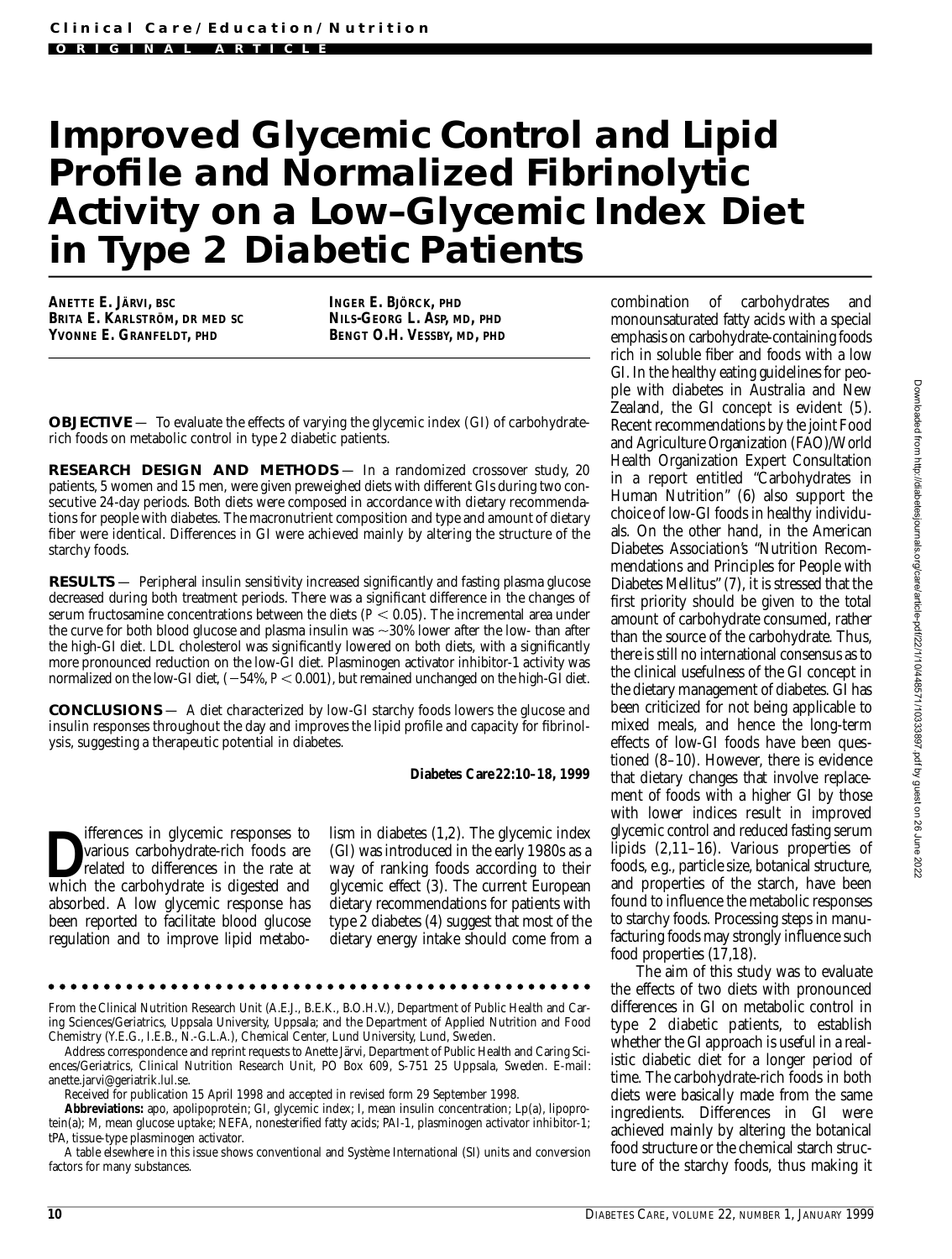# **Table 1—***Nutrient composition*

| Nutrient                                          | Low-GI diet | High-GI diet |
|---------------------------------------------------|-------------|--------------|
| Carbohydrate (g/% of energy)                      | 255/55      | 239/54       |
| Starch $(g)$                                      | 215         | 205          |
| Dietary fiber, corrected for resistant starch (g) | 38          | 34           |
| Glucose $(g)$                                     | 11          | 10           |
| Fructose $(g)$                                    | 13          | 12           |
| Sucrose $(g)$                                     | 9           | 8            |
| Protein (g/% of energy)                           | 84/18       | 78/18        |
| Fat (g/% of energy)                               | 57/27       | 60/29        |
| Fatty acids                                       |             |              |
| Saturated (g/% of energy)                         | 19/9        | 18/9         |
| Monounsaturated (g/% of energy)                   | 25/12       | 26/12        |
| Polyunsaturated (g/% of energy))                  | 14/7        | 15/7         |
| Energy                                            |             |              |
| kcal                                              | 1,880       | 1,820        |
| kJ                                                | 7,870       | 760          |

Data represent the mean for all 7 days of three analyses for each diet. Chemical analyses were performed on a menu calculated to contain 2,000 kcal (8,370 kJ). Calculations of % of energy were based on the energy levels calculated from the analysis of carbohydrates, protein, and fat. Fatty acids were calculated from the relative fatty acid composition and the energy levels calculated from the analysis of carbohydrates, protein, and fat. Energy was calculated from the analysis of carbohydrates, protein, and fat.

possible to eliminate potential effects of variations in dietary fiber or nutrients.

## **RESEARCH DESIGN AND METHODS**

# Study design

In a randomized crossover study, patients with type 2 diabetes were given two diets with different food structure with either a low or a high GI during two consecutive 24-day periods. Throughout the study, the participants were free-living, and they continued their customary life and activities without any change in degree of physical activity. Admission and change of diets took place on the same day of the week. The participants started in randomized order with either of the two different diets. All patients had given their informed consent before entering the study, and the study design was approved by the Ethical Committee of the Medical Faculty of Uppsala University, Uppsala, Sweden.

# Subjects

The study comprised 20 patients, 5 women and 15 men, with mean ages of 65 (range  $56-76$ ) and  $67$   $(50-77)$  years, respectively. The mean body weight (mean  $\pm$  SD) of the 20 patients on admission was  $76.3 \pm 7.5$ kg, with a BMI of  $25.3 \pm 2.7$  kg/m<sup>2</sup>. Individuals with a BMI 27 were not included. The average  $HbA_{1c}$  on admission was 7.2  $\pm$ 1.4%. The known duration of the diabetic disease varied between 0.5 and 17 years. Four of the patients were treated with diet only and the other 16 were treated with

| diet in combination with oral antidiabetic |
|--------------------------------------------|
| drugs. One took metformin only and the     |
| other 15 took sulfonylurea, nine in combi- |
| nation with metformin. No insulin-treated  |
| subjects were included. All medication     |
| remained unchanged throughout the study.   |

# **Diets**

The two test diets were planned with the aim of achieving large differences in the GI of the starchy foods, in particular, but with no differences in the amounts of energy, protein, fat, carbohydrate, starch, and dietary fiber. The diets were composed in accordance with the previous dietary recommendations for patients with diabetes (19–21). The nutrient composition of the test diets had been calculated and analyzed chemically (Table 1). According to the database from the Swedish National Food Administration, the energy derived from protein, fat, and carbohydrate was  $16$ ,  $28$ , and  $55\%$ , respectively. Based on the sources of carbohydrate in the diets, a mean GI was calculated. On the average, GI was calculated on the basis of data for  $94 \pm 2.5\%$  (92–96) of all the carbohydrates in the diets. The average GIs of the low- and high-GI diets, as expressed in rela-

| Starchy food                      | Contribution%<br>(carbohydrate basis) | $Low-GI$<br>diet (ref. no.) | High-GI<br>diet (ref. no.) |
|-----------------------------------|---------------------------------------|-----------------------------|----------------------------|
| Whole grain barley bread          | 23                                    | 58 (22)                     |                            |
| Whole meal barley bread           | 23                                    |                             | 100 (22)                   |
| White durum pasta                 | 21                                    | 67 (23)                     |                            |
| White durum bread                 | 21                                    |                             | 100(23)                    |
| Parboiled rice                    | 21                                    | $65*$                       |                            |
| Sticky rice                       | 21                                    |                             | $86*$                      |
| Whole grain barley porridge       | 3                                     | 35 (24)                     |                            |
| Whole meal barley porridge        | 3                                     |                             | 98 (25)                    |
| Whole red lentils                 | $\boldsymbol{2}$                      | 36 (26)                     |                            |
| Ground red lentils                | $\overline{c}$                        |                             | 70†                        |
| Whole white beans                 | $\overline{c}$                        | 40 (26)                     |                            |
| Ground white beans                | $\overline{c}$                        |                             | 74†                        |
| Whole red kidney beans            | $\boldsymbol{2}$                      | 36 (30)                     |                            |
| Ground red kidney beans           | 2                                     |                             | 70 (30)                    |
| Whole brown beans                 | $\overline{c}$                        | 40‡                         |                            |
| Ground brown beans                | $\overline{c}$                        |                             | 74‡                        |
| Ordinary maize starch muffins     | $\mathbf{1}$                          | 68*                         |                            |
| High-amylose maize starch muffins | 1                                     |                             | 96*                        |
| Ordinary maize flour              | 0.5                                   | $50*$                       |                            |
| High-amylose maize flour          | 0.5                                   |                             | $81*$                      |

The structure of the starchy foods was changed with the purpose of varying the GI (with white bread as refe rence) of the diets while maintaining an identical gross nutrient composition. All other dietary constituents were kept identical in both test diets. \*GI predicted from in vitro assay according to Granfeldt et al. (30). †Estimated assuming an increase in GI due to milling, as in red kidney beans. ‡Properties assumed to be similar to those in the corresponding white bean product (27). Ordinary maize products are 25% amylose; high-amylose products are 70% amylose.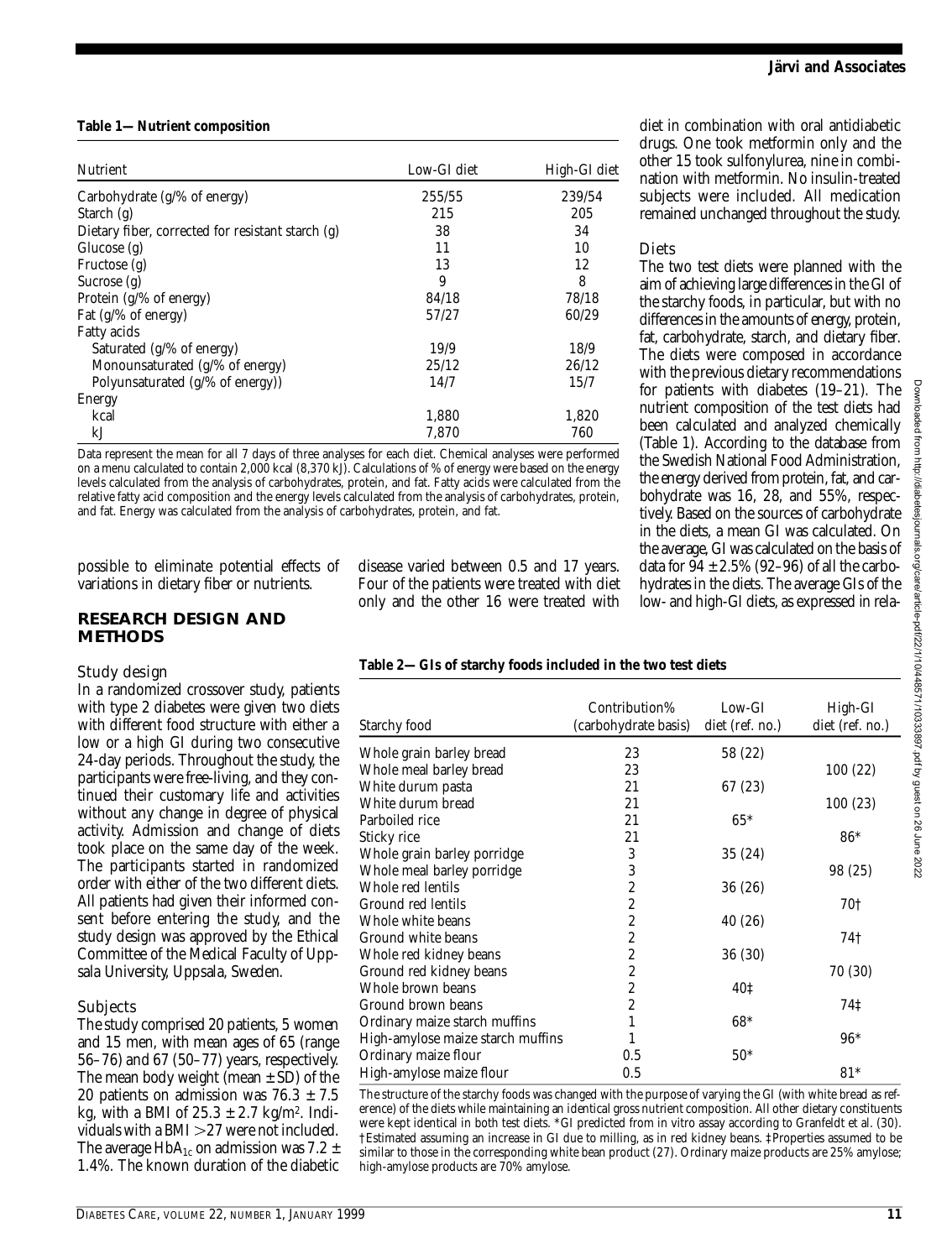#### *Low–glycemic index diet and type 2 diabetes*

tion to that of white wheat bread, were 56.8 ± 3.6 (52.9–60.9) and 82.7 ± 3.1  $(76.9-85.1)$  U, respectively. The value for the diet with the low GI was on the average  $31\%$  (26.2  $\pm$  3.8 U) lower than that for the high-GI diet. GI values were calculated on the foodstuffs, and their GI values are given in Table 2. The diets were based on common foods, and both diets were basically prepared from the same ingredients. The difference in GI was mainly achieved by manipulating the structure of the starchy foods (Table 2). For most food items, the GIs had previously been measured in healthy subjects (22–27) or derived by using data from the literature  $(28,29)$ . With regard to foods for which GI data were missing, the GIs were predicted by using an enzymatic in vitro procedure (30). This method is based on enzyme incubation of chewed samples and allows evaluation of products as eaten. A hydrolysis index is calculated from the area under the hydrolysis graph with the test p roduct and expressed as a percentage of the corresponding area with white bread as a reference. Hydrolysis indices thus calculated have been shown to predict GIs for a large number of cereal- and legume-based foods with good accuracy  $(r = 0.877, P \le 0.005)$ (30). Except for the foodstuffs with different GIs, all other ingredients in the two diets were kept identical. Both diets were based on a 1-week menu that was repeated during each test period. Four different energy levels were used: 1,600 kcal (6.7 MJ), 2,000 kcal (8.4 MJ), 2,400 kcal (10.1 MJ), and 2,800 kcal (11.8 MJ). The relative contents of nutrients were identical at different levels of energy intake. Dietary instructions were given by a dietitian before entry into the study. The participants were provided with all the food throughout the study period. The food was individually prepared in a metabolic kitchen, and the estimated energy intake of the participants was calculated on the basis of their initial body weight in an attempt to keep the body weight constant throughout both diet periods. The female patients received 30 kcal (125 kJ) per kilogram of body weight, and the male patients, 35 kcal (145 kJ). If a patient gained or lost weight, the energy level was adjusted. An example of a menu for 1 day on the lowand the high-GI diets, respectively, is given in Table 3. The food was collected by the subjects three times a week. In a written 1 week menu, they were told which dishes and food items should be eaten for breakfast, lunch, dinner, and in-between meals. All prepared dishes were ready to be heated.

|  |  | Table 3-Menu for 1 day on the low- and high-GI diets at the 2,000-kcal level |  |
|--|--|------------------------------------------------------------------------------|--|
|--|--|------------------------------------------------------------------------------|--|

| Meal             | Low-GI day               | High-GI day               |
|------------------|--------------------------|---------------------------|
| <b>Breakfast</b> |                          |                           |
|                  | Pasta porridge:          | 127 g bread made from     |
|                  | 73 g durum pasta*        | durum wheat*              |
|                  | 18 g margarine           | 18 g margarine            |
|                  | 30 g strawberries        | 30 g strawberries         |
|                  | 3 g sugar                | 3 g sugar                 |
|                  | 150 ml low-fat milk      | 150 ml low-fat milk       |
| Lunch            |                          |                           |
|                  | 54 g durum pasta*        | 95 g bread made from      |
|                  |                          | durum wheat*              |
|                  | Salmon sauce:            | Salmon sauce:             |
|                  | 5 g flour                | 5 g flour                 |
|                  | 10 g margarine           | 10 g margarine            |
|                  | 100 ml low-fat milk      | 100 ml low-fat milk       |
|                  | 50 g salmon              | 50 g salmon               |
|                  | 10 g leek                | 10 g leek                 |
|                  | 45 g green beans         | 45 g green beans          |
|                  | 45 g bread made of       | 45 g bread made of        |
|                  | whole barley seeds*      | ground barley seeds*      |
|                  | 3 g margarine            | 3 g margarine             |
|                  | 105 g orange             | 105 g orange              |
| Dinner           |                          |                           |
|                  | Chili con carne:         | Chili con carne:          |
|                  | 40 g white beans, whole* | 40 g white beans, ground* |
|                  | 50 g minced meat         | 50 g minced meat          |
|                  | 30 g onion               | 30 g onion                |
|                  | 3 g garlic               | 3 g garlic                |
|                  | 60 g tomato, crushed     | 60 g tomato, crushed      |
|                  | 10 g tomato, puree       | 10 g tomato, puree        |
|                  | 15 g margarine           | 15 g margarine            |
|                  | 47 g parboiled rice*     | 47 g sticky rice*         |
|                  | Tomato salad:            | Tomato salad:             |
|                  | 65 g tomato              | 65 g tomato               |
|                  | 5 g canola oil           | 5 g canola oil            |
|                  | 2 g vinegar              | 2 g vinegar               |
| Snack            |                          |                           |
|                  | 75 g bread made of       | 75 g bread made of        |
|                  | whole barley seeds*      | ground barley seeds*      |
|                  | 6 g margarine            | 6 g margarine             |
|                  | 150 ml low-fat milk      | 150 ml low-fat milk       |
|                  | Apple rice:              | Apple rice:               |
|                  | 32 g parboiled rice*     | 34 g sticky rice*         |
|                  | 5 g honey                | 5 g honey                 |
|                  | 40 g apple               | 40 g apple                |
|                  | 5 g lemon juice          | 5 g lemon juice           |
|                  |                          |                           |

\*Foods with different GI values.

Instructions were given on how to store and prepare the food. The participants were requested to eat all the food that they received. No other food items except water, mineral water, coffee, and tea were allowed. If, for some reason, a participant was not able to eat all of the food, he or she was instructed to return the food to the metabolic ward to be weighed and subtracted from the calculated amount in the diet.

#### Chemical analysis of the diets

For analysis of the nutrient composition, duplicate portions for each day were prepared separately on three occasions. Each portion was homogenized with water, and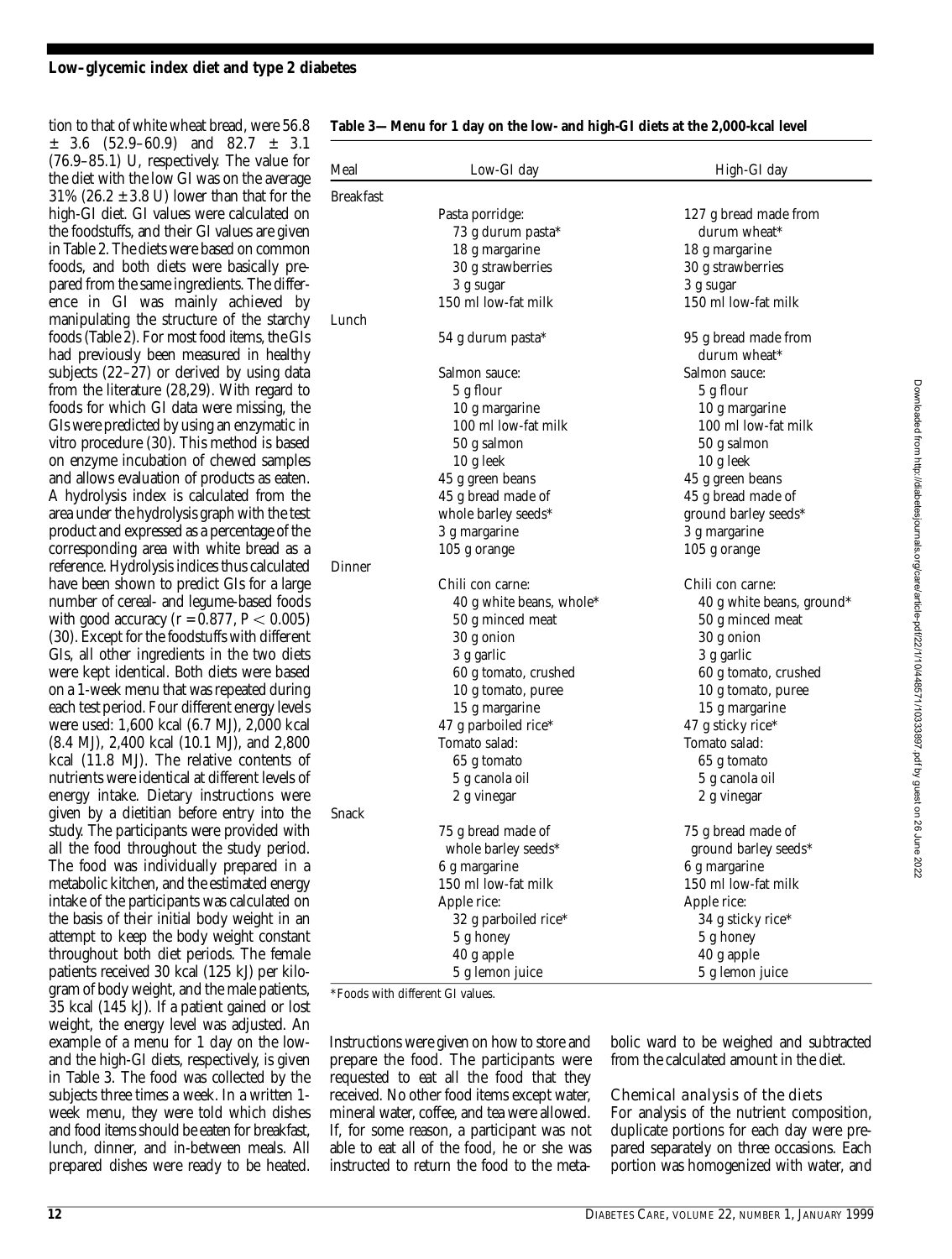samples were removed and stored at  $-18$ °C. For measurements of carbohydrates, dietary fiber, and protein, the samples were freeze-dried. The content of insoluble and soluble dietary fiber was analyzed by a gravimetric method according to Asp et al. (31,32). Starch was determined as described by Holm et al. (33), and the other carbohydrates were measured by enzymatic methods (Roche Diagnostics, Mannheim, Germany). The total fat content and fatty acid composition were also determined. A quantity of 10 g of the homogenate (see above) was extracted with 50 ml methanol, 100 ml chloroform, and 150 ml of 0.2 mol/l sodium dihydrogen phosphate; 10 ml of the chloroform phase was evaporated to dryness; and the total fat content was determined by weighing. Another aliquot of the chloroform phase was used for determination of the fatty acid composition. The fatty acids were transesterified to methyl esters and analyzed by gas-liquid chromatography as described above (34).

# Laboratory methods

The participants were admitted to a metabolic ward for 2 days at the beginning and end of each dietary period for laboratory measurements. On the 1st day, blood samples were drawn after an overnight fast for determination of plasma glucose, serum fructosamine, plasma insulin, C-peptide, serum lipoproteins, serum apolipoproteins, n one sterified fatty acids (NEFAs), fatty acid composition of the serum cholesterol esters, serum tocopherols, and plasminogen activator inhibitor-1 (PAI-1) activity. In addition, blood samples were drawn at fixed time points throughout the day from 0730 to 1800 (profile day) for assay of plasma glucose and plasma insulin at 60, 120, 180, 240, 300, 360, 480, and 540 min after breakfast and of C-peptide, serum cholesterol, serum triglycerides, and NEFA concentrations at 120 and 300 min after breakfast. The subjects followed the study diets on the profile day, with breakfast at 0800, lunch at 1215, dinner at 1615, and snacks at 1000 and 1400. On the 2nd day, the insulin sensitivity was evaluated by a euglycemic-hyperinsulinemic clamp technique. The subjects were weighed three times a week in indoor clothing without shoes. Plasma glucose concentrations were determined by the glucose oxidase method  $(35)$ . The determination of serum fructosamine was performed using a Roche reagent kit (07-366694) (Roche, Basel), based on nitroblue tetrazolium reduction in

alkaline medium, in a Cobas Bio centrifugal analyzer. Plasma insulin assays were performed by the enzyme-immunological test for quantitative determination of human insulin in vitro (enzyme-linked immunosorbent assay/1-step sandwich assay; Boehringer Mannheim Immunodiagnostics for the ES300). Plasma C-peptide was measured according to the method of Heding (36). NEFAs were determined with a Wako NEFA C-kit (994-75409) (Wako, Neuss, Germany), modified for use in a Monarch apparatus (Instrumentation Laboratories, Lexington, MA). Lipoprotein concentrations in serum were determined after an overnight fast. VLDL, LDL, and HDL were isolated by a combination of preparative ultracentrifugation (37) and precipitation with a sodium phosphotungstate and magnesium chloride solution (38). Triglyceride and cholesterol concentrations were measured in serum and in the isolated lipoprotein fractions by enzymatic methods using the IL Test cholesterol method 181618-10 and the IL Test triglyceride enzymatic-colorimetric method 181610-60 in a Monarch apparatus (Instrumentation Laboratories). The concentrations of serum apolipoprotein (apo) A-1 and B were determined by immunochemical assay (Orion Diagnostica, Espoo, Finland) in a Monarch apparatus (Instrumentation Laboratories). Lipoprotein(a)  $[Lp(a)]$  was measured by a Pharmacia apo(a) radioimmunoassay method (Pharmacia, Uppsala, Sweden). This is based on the direct sandwich technique, in which two monoclonal antibodies are directed against separate antigenic determinants on the apo(a) in the sample. The concentration is expressed in U/l. According to the manufacturer,  $1 \text{ U}$  of apo(a) is approximately equal to  $0.7$  mg  $Lp(a)$ . The fatty acid compositions of the serum cholesterol esters were determined by gas-liquid chromatography as described earlier (34). The concentrations of  $\alpha$ - and  $\gamma$ -tocopherol in serum were assayed by high performance liquid chromatography using a fluorescence detector, as described by Öhrvall et al. (39). PAI-1 activity in plasma was measured with Spectrolyse/pL kits from Biopool AB (Umeå, Sweden), using polylysine as a stimulator (40). The euglycemichyperinsulinemic clamp technique according to DeFronzo et al.  $(41)$  was used as described in detail by Pollare et al. (42). Insulin sensitivity is expressed as the insulin sensitivity index  $(M/I_{60-120})$ , which is a measure of the tissue sensitivity to insulin expressed per unit of insulin obtained by

dividing the mean glucose uptake (*M*) by the mean insulin concentration (*I*) during the last 60 min of the clamp study.

## Statistical analyses

The analyses take into account the design of the experiment, the scales, and the distributions of variables (43). For continuous variables with normal distributions (for some variables after logarithmic transformation), an analysis of variance model with factors for treatment, participant, and time was used. Comparisons were made of the two dietary periods, and each dietary period was also compared with the results on admission. The mean value of period one and period two minus the baseline value was used as the basis of a test of different carryover effects between the two treatments. The test was performed as a *t* test between the two sequences. For continuous variables with normal distributions, a *t* test for different carryover effects at the 10% level was used. If this test was not significant, a *t* test for different treatment effects at the 5% level was used. If the carryover tests were significant, only data from the first dietary period were used in comparisons of treatment effects. If the usual assumptions for *t* tests did not hold, or if the data were on an ordinal scale, the *t* test was replaced by the Mann-Whitney *U* test. Since no carryover effects were identified, data from both periods with a high-GI diet were added, irrespective of the order of treatment, as were both periods with a low-GI diet. An analysis of covariance with change in body weight as a covariate was carried out to separate the effects of treatment from those of changes in body weight. Some of the data were unbalanced, since a few values were missing. In consequence, the results are p resented as least-square means, which form the basis of the statistical tests and estimates in the analyses and take the imbalance into account.

## **RESULTS**

# Body weight

The intention was to keep the subjects' weight stable during the entire study. Adjustments in the energy levels were therefore made if there were any changes in body weight. Owing to the large volume of the diets, it was not always possible to completely adjust the energy intake to avoid a reduction of the body weight. Consequently, there was a slight and similar reduction in body weight during both diet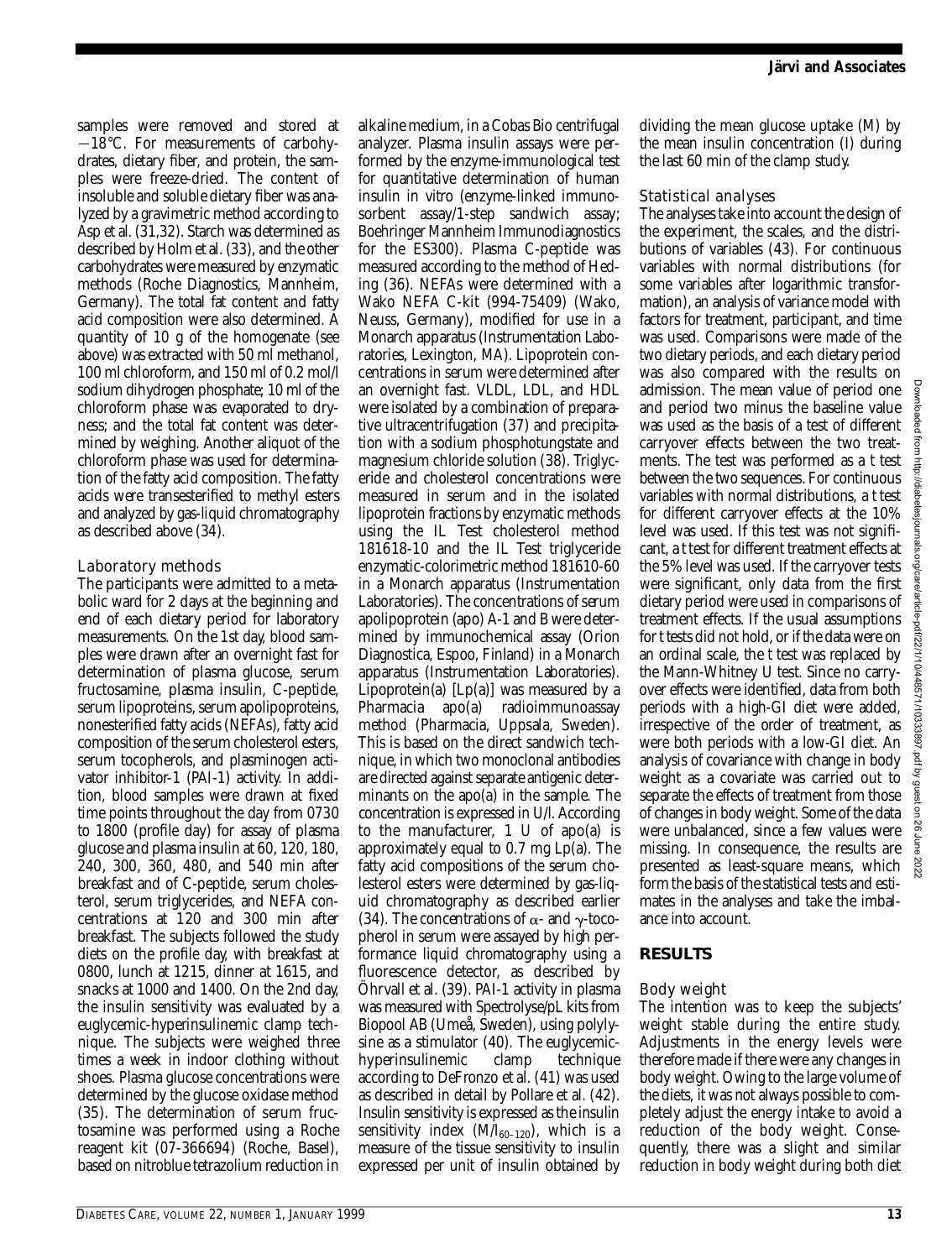|                                   | <b>Baseline</b> | Low GI         | % Change            | High GI        | % Change |       |
|-----------------------------------|-----------------|----------------|---------------------|----------------|----------|-------|
| Fasting plasma glucose (mmol/l)   | $10.3 \pm 3.2$  | $8.8 \pm 3.1$  | $-14.6*$            | $9.0 \pm 3.1$  | $-13.3*$ | 0.471 |
| $HbA_{1c}$ (%)                    | $7.2 \pm 1.4$   | $6.7 \pm 1.3$  | $-5.9$ <sup>+</sup> | $6.9 \pm 1.3$  | $-3.6$   | 0.107 |
| Fructosamine $(\mu \text{mol/l})$ | $353 \pm 78$    | $347 \pm 72$   | $-1.8$              | $356 \pm 75$   | 0.8      | 0.050 |
| Fasting plasma insulin (mU/l)     | $13.6 \pm 8.4$  | $12.5 \pm 4.5$ | $-8.3$              | $12.7 \pm 5.0$ | $-6.3$   | 0.930 |
| Insulin sensitivity $(M/I)$       | $4.3 \pm 2.8$   | $5.6 \pm 2.8$  | 30†                 | $5.2 \pm 2.5$  | 21‡      | 0.305 |

**Table 4—***Effects on glucose and insulin metabolism after 3 weeks on low- and high-GI diets*

Data are means ± SD. P includes values for differences between the low- and high-GI diets. Significant changes during the dietary periods when compared with baseline:  $*P < 0.001$ ;  $\uparrow P < 0.01$ ;  $\uparrow P < 0.05$ .

periods,  $1.5 \pm 7.21$  kg on the high-GI diet and  $1.4 \pm 7.08$  kg on the low-GI diet. All results presented have therefore been adjusted for changes in body weight.

#### Glucose and insulin metabolism

The fasting plasma glucose concentration fell significantly by  $\sim$  14% ( $P < 0.001$ ) during both the low- and the high-GI period (Table 4). The incremental area under the plasma glucose response curve during the 9-h profile day was 31% lower  $(P< 0.05)$  after the period with the low-GI diet than after the high-GI period (Fig. 1). The changes in the serum fructosamine concentrations differed significantly  $(P =$ 0.05) between the two diet periods (Table 4). The incremental area under the curve for plasma insulin during the day was 27% lower ( $P < 0.01$ ) after the low-GI diet (Fig. 2), while the peripheral insulin sensitivity measured by the clamp technique (*M*/*I*) increased significantly during both periods (Table 4). The C-peptide levels were significantly higher after the high-GI diet, compared with the low-GI diet, at 120 ( $P = 0.001$ ) and 300 ( $P < 0.01$ ) min after breakfast.

## Serum lipoprotein lipids

The serum cholesterol concentration was markedly reduced after both dietary periods when compared with the value on admission (Table 5).The reduction in subjects on the low-GI diet was significantly more pronounced than that in those on the high-GI diet  $(-5\%, P < 0.01)$ . Serum triglycerides were reduced to the same extent on both diets. HDL cholesterol levels were also decreased after both diet periods. LDL cholesterol was reduced by 29%  $(P < 0.001)$  after the low-GI diet and by 22%  $(P < 0.001)$  after the high-GI diet when compared with that on admission. When comparing the two periods, LDL cholesterol was  $8\%$  ( $P < 0.01$ ) lower in the low-GI diet than in the high-GI diet ( Table 5).

Serum apolipoprotein concentration The concentration of apoB was markedly decreased after both diet periods, significantly more after the low- $(-24%)$  than after the high-  $(-19%)$  GI period. The serum concentration of apoA-1 was also significantly decreased after both periods, slightly more after the period with the low-GI diet. The concentrations of Lp(a) decreased to a similar extent during both diet periods (Table 5).

## NEFA concentration

There were no changes in the fasting values of NEFA, but there were significant differences between the dietary periods during the day, the NEFA levels being  $~10\%$ higher at 120 and 180 min and 31% lower at 300 min on the low-GI period compared with the high-GI period (Fig. 3).

#### Fatty acid composition of the serum cholesterol esters

The fatty acid composition of the serum cholesterol esters was similar after the two dietary periods. Compared with admission, the proportions of  $\alpha$ -linoleic acid and docosahexanoic acid had increased, and those of palmitoleic and stearic acid had decreased, indicating good compliance to both diets (data not shown).

# Serum tocopherols

The serum tocopherol concentration changed significantly and to about the same extent during both treatment periods. The concentration of  $\alpha$ -tocopherol was increased after both dietary periods: by 9%  $(P < 0.05)$  after the low-GI period, and by 14%  $(P < 0.05)$  after the high-GI period, while that of  $\gamma$ -tocopherol was increased by 43% ( $P < 0.001$ ) after the low- and 41% ( $P$  $<$  0.001) after the high-GI period.

## PAI-1 activity

PAI-1 activity decreased substantially on the low-GI diet by 58%  $(P < 0.01)$ , but remained unchanged on the high-GI diet. When comparing the two periods, the PAI-1 activity was 53% ( $P < 0.001$ ) lower after the low-GI than after the high-GI diet. (Fig. 4).



Figure 1—*Increments of plasma (P) glucose in patients with type 2 diabetes after the period of low-GI* diet ( $\triangle$ ) *compared with that after the high-GI* d( $\triangle$ ). Areas under the curve (area units) for the *low- and the high-GI diet were 1,495 ± 671.8 and 2,124.8 ± 1,468.96, respectively.*  $\mathfrak{C}$  *01, \*\** P  $< 0.001$ .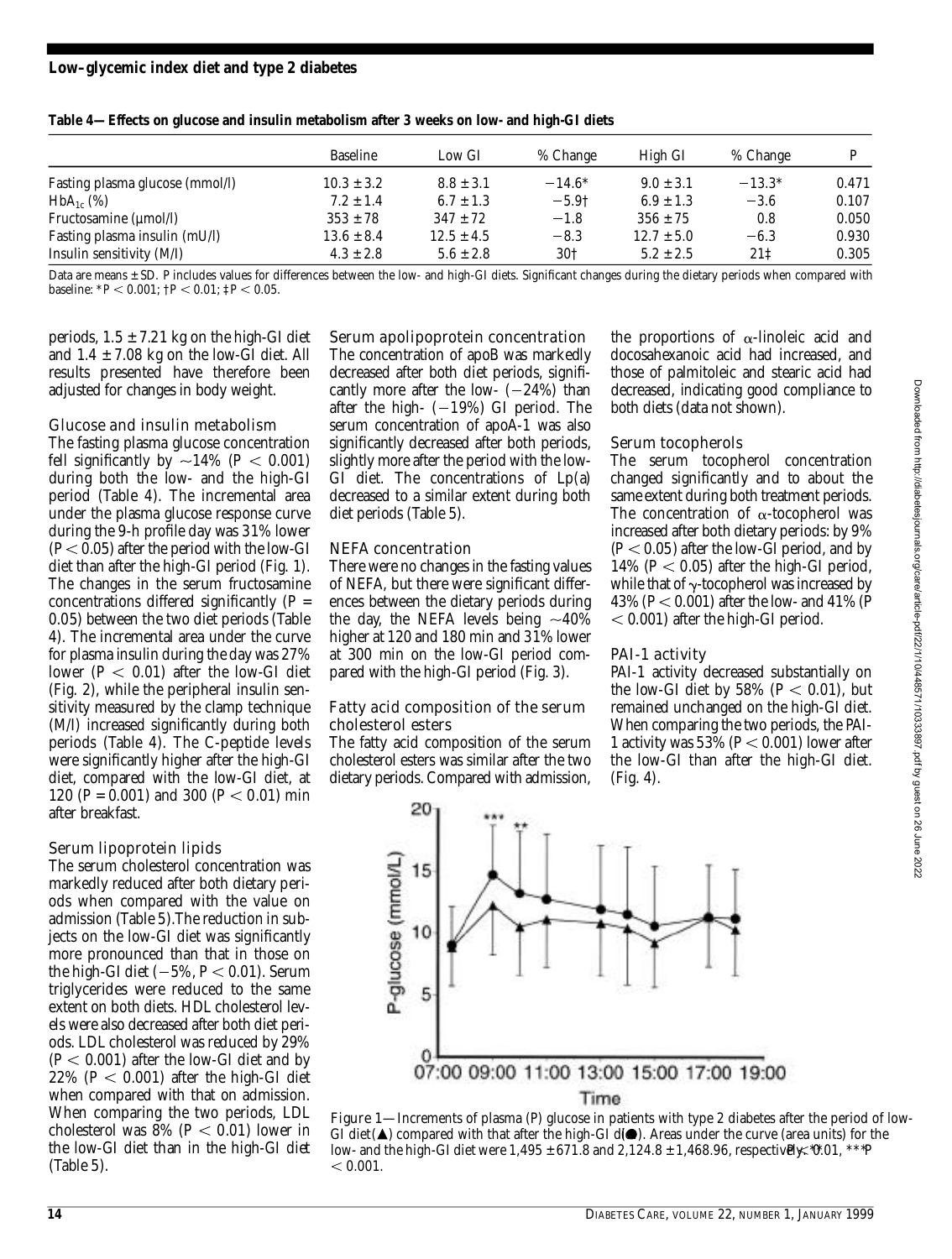

**Figure 2—***Increments of plasma (P) insulin in patients with type 2 diabetes after the period of louen, which, however, cannot explain the GI diet* ( $\blacktriangle$ ) *compared with that after the high-GI d*( $\blacktriangle$ )*. Areas under the curve (area units) for the lower NEFA value on the low-GI diet after 5 low- and the high-GI diet were 12,927 ± 6,729.2 and 17,724 ± 10,318.0, respectively.0.05, \*\**P  $<$  0.01, \*\*\* $P \le 0.001$ .

**CONCLUSIONS** — Our study shows that a strictly controlled diet for people with diabetes, with a low GI for the major starchy foods, results in a considerably improved metabolic profile when compared with a corresponding high-GI diet. The glucose and insulin responses throughout the day were lower, the LDL cholesterol level was decreased, and the PAI-1 activity levels were normalized after the period with the low-GI diet. There was a dramatic reduction in plasma glucose, serum cholesterol, and LDL cholesterol, as well as an increase in insulin sensitivity, even after the diet period with the high GI. This is probably due to the fact that both diets were composed in accordance with the dietary recommendations (19–21), i.e., low in fat, mo dified in fat quality, and high in dietary

fiber, which apparently differed from the habitual diet of the participants. The improvement in insulin sensitivity was more accentuated, however, on the low-GI diet  $(+30%)$  than on the high-GI diet  $(+21%)$ . In this study, the average GIs of the low- and high-GI diets were 57 and 83 U, respectively. Compared with many cont rolled dietary studies using the GI concept, the GI of our low-GI diet was even further reduced (2,12,13,44).

In a meta-analysis of 11 medium- to long-term studies using the GI approach, Miller (45) concluded that the GI of the diabetic diet was, on average, lowered from 91 to 75 (white bread  $=$  100). In one of the more successful studies, the GI value was reduced to 52, which is comparable with the value for our low-GI diet (15). It has been

suggested that the GI of the diet in free-living subjects with type 2 diabetes is distributed with a mean of  $85 \pm 5$  U (70–97.8) (46). This is comparable with the GI of the high-GI diet in the present study. The present study confirms and extends the results of some of the previous long-term studies evaluating the effects of a similar GI reduction  $(2,13,15,44)$ . The difference in the area under the day-long curve for plasma glucose and plasma insulin corresponded very well with the predicted difference in mean GI, which was 26 U. The higher NEFA levels on the low, as compared with the high, GI diet 2 and 3 h after breakfast are probably secondary to a lower plasma insulin concentra-

h. Compared with the value on admission, serum lipoprotein lipid and apolipoprotein concentrations were substantially reduced on both diets. This study shows that a reduction of GI from a level comparable to that of a diabetic diet, according to the current recommendations of the American Diabetes Association (21), is associated with a significantly more pronounced reduction of LDL cholesterol and apoB. The extent of the total reduction of serum and LDL cholesterol compared with that on admission is comparable to that obtained by treatment with hydroxy-methyl-glutaryl (HMG)-CoA reductase inhibitors, such as simvastatin  $(47)$  and pravastatin (48), which lowered plasma cholesterol by 25 and 20% and LDL cholesterol by 35 and 26%, respectively, in recent trials.

This is the first time that lowering the dietary GI has been shown to improve the capacity for fibrinolysis. Earlier studies have demonstrated that dietary changes

**Table 5—***Serum lipoprotein and serum apo concentrations at baseline and after 3 weeks on diets with low- and high-GI diets*

|                              | Baseline          | Low GI             | % Change           | High GI            | % Change           | P     |
|------------------------------|-------------------|--------------------|--------------------|--------------------|--------------------|-------|
| Serum cholesterol (mmol/l)   | $5.79 \pm 0.78$   | $4.23 \pm 0.73$    | $-27*$             | $4.46 \pm 0.87$    | $-23*$             | 0.002 |
| Serum triglycerides (mmol/l) | $1.80 \pm 1.00$   | $1.25 \pm 0.58$    | $-30*$             | $1.22 \pm 0.57$    | $-32*$             | 0.877 |
| HDL cholesterol (mmol/l)     | $1.06 \pm 0.26$   | $0.88 \pm 0.28$    | $-17$ <sup>+</sup> | $0.87 \pm 0.27$    | $-19†$             | 0.700 |
| HDL triglycerides (mmol/l)   | $0.10 \pm 0.05$   | $0.09 \pm 0.06$    | $-10$              | $0.07 \pm 0.04$    | $-35$              | 0.086 |
| VLDL cholesterol (mmol/l)    | $0.56 \pm 0.48$   | $0.37 \pm 0.21$    | $-34$              | $0.41 \pm 0.27$    | $-27$              | 0.494 |
| VLDL triglycerides (mmol/l)  | $1.28 \pm 0.98$   | $0.94 \pm 0.47$    | $-27$              | $0.99 \pm 0.57$    | $-23$              | 0.117 |
| LDL cholesterol (mmol/l)     | $4.03 \pm 0.78$   | $2.87 \pm 0.70$    | $-29*$             | $3.13 \pm 0.90$    | $-22*$             | 0.003 |
| LDL triglycerides (mmol/l)   | $0.42 \pm 0.10$   | $0.33 \pm 0.09$    | $-20*$             | $0.34 \pm 0.09$    | $-18$ <sup>†</sup> | 0.573 |
| LDL/HDL cholesterol          | $3.96 \pm 1.15$   | $3.66 \pm 1.57$    | -8                 | $3.84 \pm 1.24$    | $-3$               | 0.121 |
| Apo $A-1$ (mg/dl)            | $125.8 \pm 16.24$ | $99.3 \pm 17.95$   | $-21*$             | $102.5 \pm 15.56$  | $-19*$             | 0.036 |
| ApoB $(mg/dl)$               | $104.3 \pm 16.25$ | $78.9 \pm 15.61$   | $-24*$             | $84.3 \pm 14.67$   | $-19*$             | 0.006 |
| Apo(a) $(U/I)$               | $39.8 \pm 296.2$  | $307.0 \pm 329.61$ | $28*$              | $304.2 \pm 335.36$ | $27*$              | 0.222 |
|                              |                   |                    |                    |                    |                    |       |

Data are means ± SD. P includes values for differences between the low- and high-GI diets. Significant changes during the dietary periods when compared with baseline:  $*P < 0.001$ ;  $\dagger P < 0.01$ .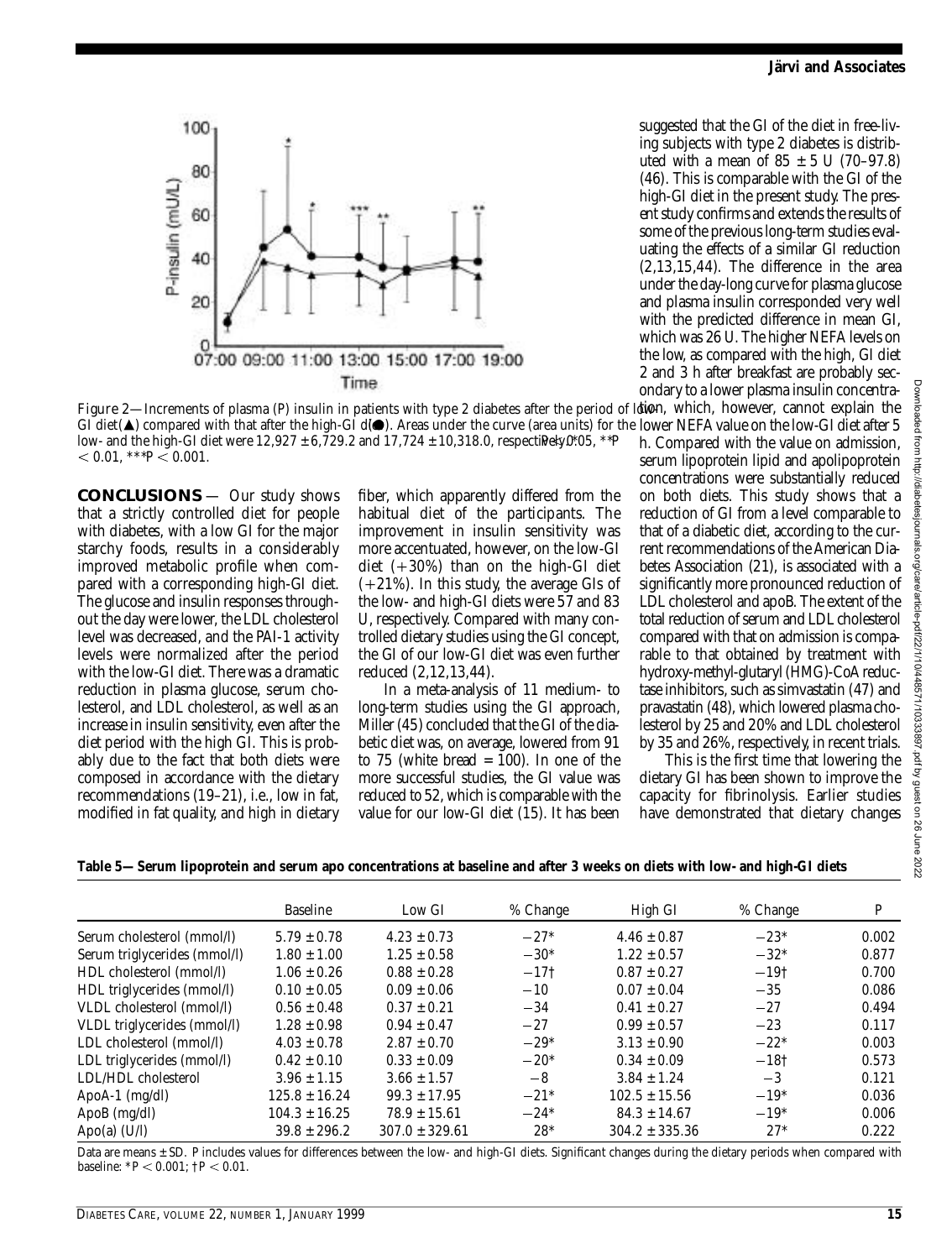

Figure 3-Responses of serum (s) NEFAs after two diets with different food structures and G *patients with type 2 diabetes. This figure represents admissimicompared with the low-GI diet* and the high-GI die $($   $)$ . \*P < 0.05, \*P < 0.01, \*\*P < 0.001.

such as a reduction of the fat intake and an increase in fiber intake may improve the fibrinolytic activity. Consequently, a longer period on a low-fat high-fiber diet markedly increased the plasma tissue-type plasminogen activator (tPA) (49,50). In an epidemiological study (51), a high intake of fruit and vegetables was associated with reduced PAI-1 levels. When the normal diet was enriched with dietary fiber, such as guar gum and oat husk, there was a decrease in the PAI-1 activity  $(52,53)$ . According to Boman et al.  $(54)$ , a low dietary fiber intake appears to be associated with high PAI-1 activity. It should be stressed that there were no differences in the amount and source of dietary fiber between the low and high-GI diets in the p resent study. In one study, a diet high in complex carbohydrate and dietary fiber and low in fat showed highly significant reductions in the levels of plasminogen, tPA, and PAI-1. However there was no information about the source of the carbohydrates (55). A positive association between the VLDL triglyceride concentration, plasma insulin level and PAI-1 activity has been suggested (56). In this study, there were no differences in the triglyceride concentrations at the end of the two dietary periods, while the incremental area under the curve for plasma insulin during a characteristic day on the low-GI diet was significantly lower. The results thus suggest that the reductions in PAI-1 activity may have been due to the reduced insulin levels rather than to decreased triglyceride levels.

The low and high-GI diets were basically made from the same ingredients. The

high GIs of the carbohydrate-rich foodstuffs were mainly achieved by manipulating the structure of the starchy foods. The results emphasize the importance of food form (17,18). However, although the test diets were based on identical ingredients, the low-GI foods can be expected to contain somewhat larger amounts of resistant starch (57). Like dietary fiber, resistant starch will be fermented by the colonic microflora. The metabolic effects of the short-chain fatty acids formed remain to be established. However, in a study by Thorburn et al. (58), increased colonic fermentation was associated with improved glucose tolerance.

In our study, there was a certain reduction in body weight after both dietary periods. It was almost impossible to adjust the energy levels to ensure total weight stability, presumably because of the large volume

of the diets and their effect on satiety. The participants could not eat any more, and they stated that they had never eaten so much before without gaining weight. This demonstrates that the diet usually eaten by many diabetic patients probably is relatively energy dense, with more dietary fat, and low in dietary fiber.

When it comes to the practical application of the GI concept in the management of diabetes, it is important to look at the diet as a whole. The GI is useful only when comparing different foodstuffs within the same food group and should not be used as an isolated concept. As judged from the present study, advice concerning fat content and fat quality should be comple-<sup>Is</sup> inted by advice regarding the carbohydrate quality, in order to prevent cardiovascular disease. To make the choice easier for the patients, this advice should focus on food items and their effects. People with diabetes should thus be encouraged to eat traditional foods with low GIs, such as pasta, parboiled rice, whole grain breads, and different kinds of beans. Today the choice of low-GI foods is limited, especially when it comes to breakfast products such as bread and cereal products. There is therefore a need for development of new foods with a low GI. The food industry has the ability as well as the responsibility to modify the GI of different products and to create low-GI foods.

The present data indicate that the GI is a useful concept in the management of diabetes. In addition to improving glucose homeostasis, a low-GI diet seems to improve lipid metabolism, and is therefore also useful in the management of hyperlipidemia. In addition, this study has also



Figure 4—*Comparison of the effects on the activity of PAI-1 of two diets with different food structures* and GIs in patients with type 2 diabetes. PAI-1 activity values on admission and after the low- and high-<br>GI diets were  $22.2 \pm 14.7$ ,  $9.4 \pm 11.0$ , and  $20.2 \pm 16.1$ , respectively  $\ll 0.01$ ,  $\ell^* \ll 0.001$ .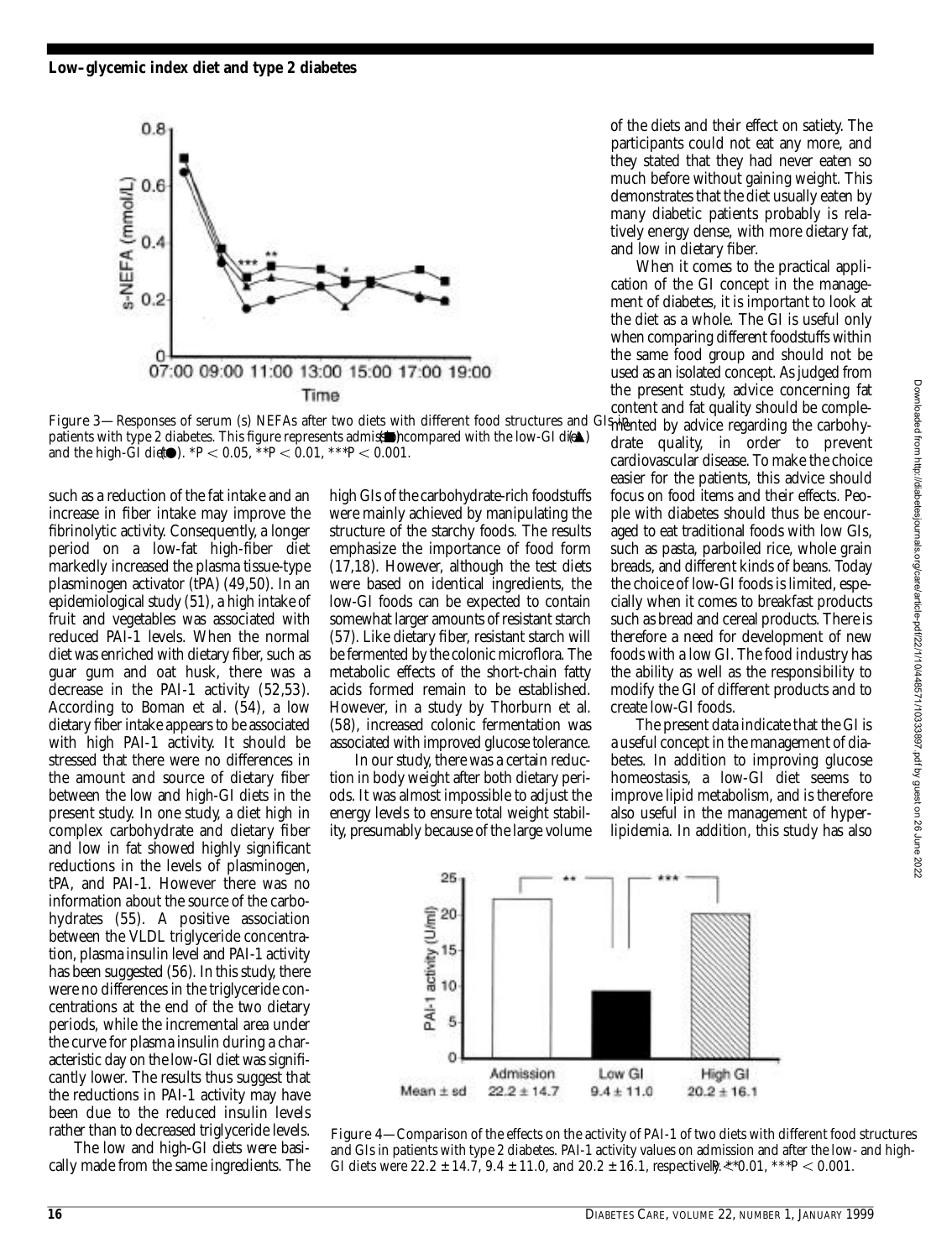shown that a diet with a low GI improves the capacity for fibrinolysis. A low-GI diet thus has several advantages in the treatment of insulin resistance syndrome.

**Acknowledgments** - This study was supported by grants from the Swedish Council for Forestry and Agricultural Research, the Swedish Diabetes Association, the Swedish Nutrition Foundation, the Cerealia Foundation for Research and Development, the Ernfors Foundation, and the School of Household Management Fund.

#### **References**

- 1. Jenkins DJA, Ghafari H, Wolever TMS, Taylor RH, Jenkins AL, Barker HM, Fielden H, Bowling AC: Relationship between the rate of digestion of foods and post-prandial glycaemia. *D i a b e t o l o g i a*22:450–455, 1982
- 2 . Jenkins DJA, Wolever TMS, Buckley G, Lam KY, Guidici S, Kalmusky J, Jenkins AL, Patten RL, Bird J, Wong GS, Josse RG: Low glycemic-index starchy foods in the diabetic diet. Am J Clin Nutr48:248-254, 1988
- 3 . Jenkins DJA, Wolever TMS, Taylor RH, Barker H, Fielden H, Baldwin JM, Bowling AC, Newman HC, Jenkins AL, Goff DV: Glycemic index of foods: a physiological basis for carbohydrate exchange. *Am J Clin N u t r*34:362–366, 1981
- 4 . Diabetes and Nutrition Study Group of the European Association for the Study of Diabetes: Recommendations for the nutritional management of patients with diabetes mellitus. *Diabetes Nutr Metab*8:1–4, 1995
- 5. International Diabetes Institute: Diabetes: *Eating for Health* Melbourne, International Diabetes Institute, 1994
- 6. Carbohydrates in Human Nutrition: report of a Joint FAO/World Health Org. Expert Consultation. *FAO Food Nutr Pap*66:1-140, 1998
- 7 . American Diabetes Association: Nutrition recommendations and principles for people with diabetes mellitus. Diabetes Care 19 (Suppl. 1):16–19, 1996
- 8 . Jenkins DJA, Jenkins AL: Nutrition principles and diabetes: a role for "lente carbohydrate"? *Diabetes Care*18:1491–1498, 1995
- 9. Hollenbeck CB, Coulston AM: The clinical utility of the glycemic index and its application to mixed meals. *Can J Physiol Phar m a c o l*69:100–107, 1991
- 10. Coulston AM, Hollenbeck CB, Liu GC, Williams RA, Starich GH, Mazzaferri EL, Reaven GM: Effect of source of dietary carbohydrate on plasma glucose, insulin and gastric inhibitory polypeptide responses to test meals in subjects with non-insulindependent diabetes mellitus. *Am J Clin Nutr* 40:965–970, 1984
- 1 1 . Brand JC, Colagiuri S, Crossman S, Allen A,

Roberts DCK, Truswell AS: Low-glycemic index foods improve long-term glycemic control in NIDDM. Diabetes Care 14:95–101, 1991

- 12. Wolever TMS, Jenkins DJA, Vuksan V, Jenkins AL, Buckley GC, Wong GS, Josse RG: Beneficial effect of a low-glycaemic index diet in type 2 diabetes. *Diabet Med* 9:451–458, 1992
- 13. Wolever TMS, Jenkins DJA, Vuksan V, Jenkins AL, Wong GS, Josse RG: Beneficial e ffect of low-glycemic index diet in overweight NIDDM subjects. *Diabetes Care* 15:562–564, 1992
- 1 4 . Fontvieille AM, Rizkalla SW, Penfornis A, Acosta M, Bornet FRJ, Slama G: The use of low glycemic index foods improves metabolic control of diabetic patients in a 10 week study. *Diabet Med*9:444–450, 1992
- 15. Jenkins DJA, Wolever TMS, Kalmusky J, Giudici S, Giordano C, Wong GS, Bird JN, Patten R, Hall M, Buckley G, Little JA: Low glycemic index carbohydrate foods in the management of hyperlipidemia. *Am J Clin N u t r*42:604–617, 1985
- 16. Jenkins DJA, Wolever TMS, Kalmusky J, Giudici S, Giordano C, Patten R, Wong GS, Bird JN, Hall M, Buckley G, Csima A, Little JA: Low glycemic index diet in hyperlipidemia: use of traditional starchy foods. Am *J ClinN u t r*46:66–71, 1987
- 17. Brand JC, Nicholsson PL, Thorburn AW, Truswell AS: Food processing and the glycemic index. *Am J Clin Nutr* 42:1192–1196, 1985
- 18. Behall KM, Scholfield DJ, Canary J: Effect of starch structure on glucose and insulin responses in adults. *Am J Clin Nutr* 47:428–432, 1988
- 19. Diabetes and Nutrition Study Group of the European Association for the Study of Diabetes: Nutritional recommendations for individuals with diabetes mellitus. Diabetes *Nutr Metab*1:145–149, 1988
- 20. Nutrition subcommittee of the British Diabetic Associations Professional Advisory Committee: Dietary recommendations for people with diabetes: an update for the 1990s. *Diabet Med*9:189–202, 1992
- 21. American Diabetes Association: Nutritional recommendations and principles for individuals with diabetes mellitus (Position Statement). *Diabetes Care* 14 (Suppl. 2): 20–27, 1991
- 22. Liljeberg H, Granfeldt Y, Björck I: Metabolic responses to starch in bread containing intact kernels versus milled flour. *Eur J Clin N u t r*46:561–575, 1992
- 23. Granfeldt Y, Björck I, Hagander B: On the importance of processing conditions, product thickness and egg addition for the glycemic and hormonal responses to pasta: a comparison with bread made from "pasta ingredients." *Eur J Clin Nutr*45:489-499, 1991
- 24. Granfeldt Y, Liljheberg H, Drews A, New-

man R, Björck I: Glucose and insulin responses to barley products: influence of food structure and amylose-amylopectin ratio. *Am J Clin Nutr*59:1075–1082, 1994

- 25. Liljeberg H, Granfeldt Y, Björck I: Products based on a high fiber barley genotype, but not common barley or oats, lower postprandial glucose and insulin responses in healthy humans. *J Nutr* 126:458-466, 1996
- 26. Tovar J, Granfeldt Y, Björck I: Effect of processing on blood glucose and insulin responses to starch in legumes. *J Agric Food C h e m*40:1846–1851, 1992
- 27. Tovar J, Björck I, Asp N-G: Starch content and a-amylosis rate in precooked legume flours. *J Agric Food Chem* 8:1818-1823, 1990
- 28. Jenkins DJA, Wolever TMS, Jenkins AL: Starchy foods and glycemic index. *Diabetes C a re* 11:149–159, 1988
- 29. Foster-Powell K, Miller JB: International tables of glycemic index. Am J Clin Nutr62: 871S–890S, 1995
- 3 0 . Granfeldt Y, Björck I, Drews A, Tovar J: An in vitro procedure based on chewing to p redict metabolic response to starch in c e real and legume products. *Eur J Clin Nutr* 46:649–660, 1992
- 31. Asp N-G: Definition and analysis of dietary fibre. *Scand J Gastro enterol* 22 (Suppl. 129):16–20, 1987
- 32. Asp N-G, Johansson CG, Hallmer H, Siljeström M: Rapid enzymatic assay of soluble and insoluble dietary fibre. *J Agric Food C h e m*31:476–482, 1983
- 33. Holm J, Björck I, Drews A, Asp N-G: A rapid method for the analysis of starch. *S t ä r k e*38:224–226, 1986
- 34. Boberg M, Croon L-B, Gustafsson I-B, Vessby B: Platelet fatty acid composition in relation to fatty acid composition in plasma and to serum lipoprotein lipids in healthy subjects with special reference to the linoleic pathway. *Clin Sci* 68:581-587, 1985
- 35. Hjelm M, de Verdier CH: A methodological study of the enzymatic determination of glucose in blood. *Scand J Clin Lab Invest* 15:415–428, 1963
- 36. Heding LG: Radioimmunological determination of human C-peptide in serum. Dia *betologia* 1:541-548, 1975
- 37. Havel RJ, Eder HA, Bragdon JH: The determination and chemical composition of ultracentrifugally separated lipoprotein in human serum. *J Clin Inves* $\beta$ 4:1345-1353, 1955
- 38. Siegler L, Wu WT: Separation of serum high-density lipoprotein for cholesterol determination: ultra-centrifugation vs precipitation with sodium phospho-tungstate and magnesium chloride. *Clin Chem* 27:834–841, 1981
- 39. Öhrvall M, Tengblad S, Vessby B: Lower to copherol serum levels in subjects with